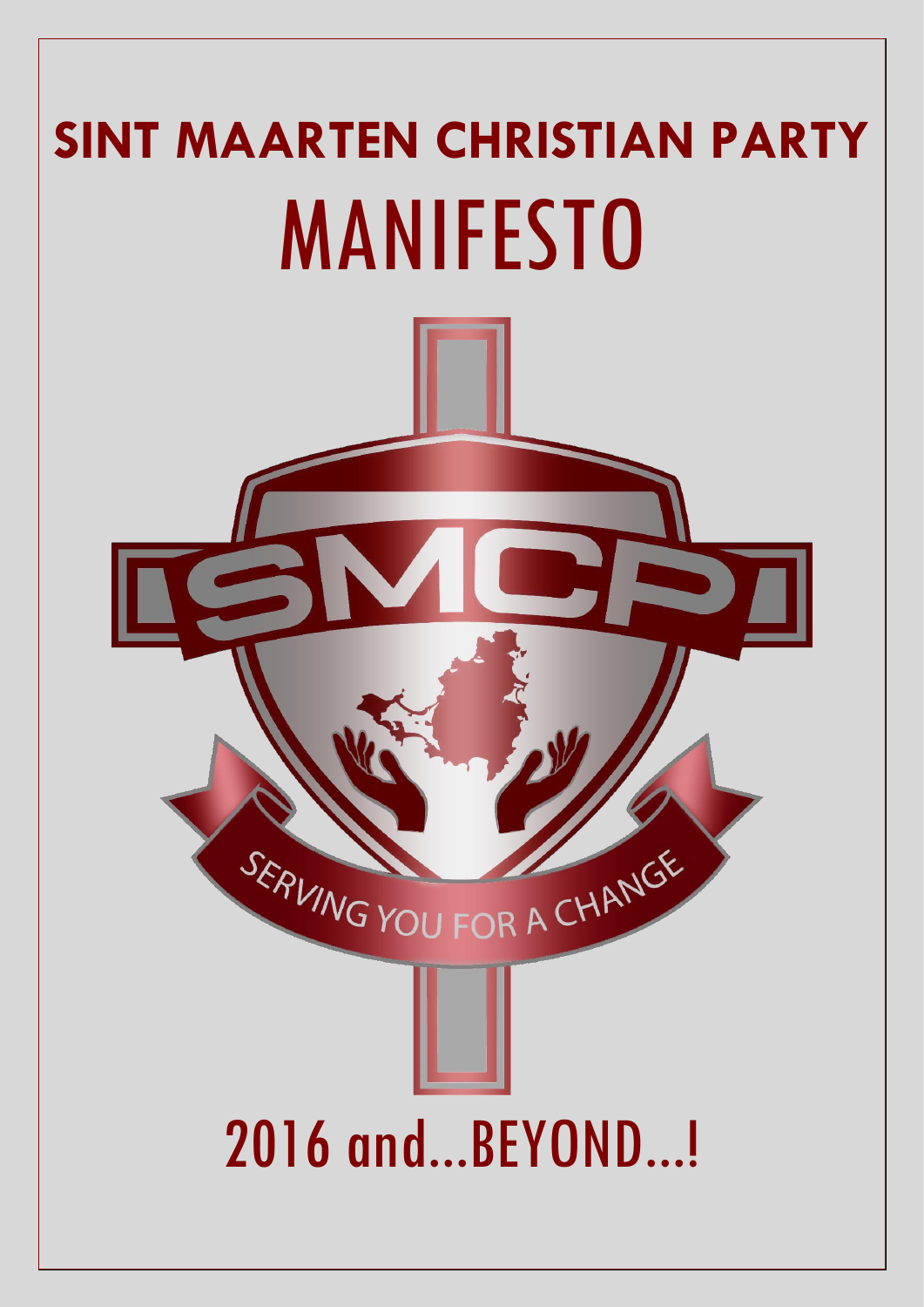

**Letter from the President**

*Fellow People of Sint Maarten, Supporters and Friends, We the Sint Maarten Christian Party (SMCP) present our Manifesto:* 

# *"Serving You for a Change."*

*It contains our guiding principles, goals and strategies.*

*It is a comprehensive proposal of the SMCP to uplift Sint Maarten and take us to the next level of development, through which we would like to serve you, the people and make a positive difference in the lives of every inhabitant.*

*We would like you to study this Manifesto carefully and make the decision to support and vote for the SMCP, thereby giving us the opportunity to implement the proposals in this document.*

*Give us the opportunity to serve you, so we can ensure that we have a strong Parliament and an effective Government that will bring about real changes and progress for a better, safer and more progressive Sint Maarten.* 

*It is your support and vote that will help us to bring this Manifesto to fruition so that we can make the changes in our country that you are looking for.* 

*On behalf of the Board of SMCP.*

*Blessed regards,* 

*Jacqueline G. Godet President of the Sint Maarten Christian Party*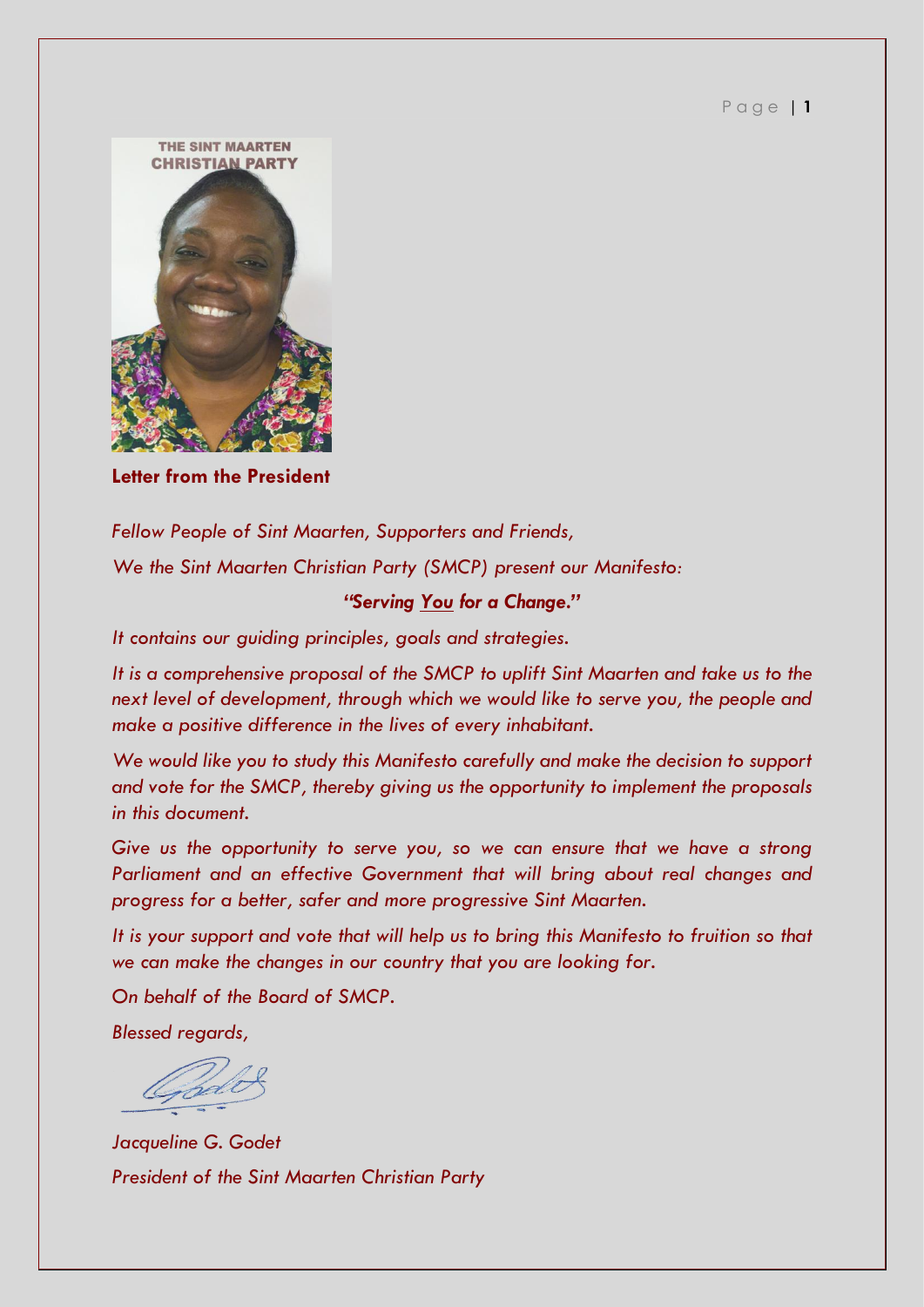#### P a g e | **2**

#### *A Word from the Party Leader*

*Dear Voters,*

*I am honored to lead the Sint Maarten Christian Party in the upcoming parliamentary elections on the 26th of September 2016.*

*For years the people of Sint Maarten have been clamoring about the lack of accountability, integrity, honesty and transparency in government. There has been lots of talk about bribery, corruption,* 

*greed, cuts and deals by politicians and government representatives. Ship jumping has become the order of the day. The people of Sint Maarten are very disenfranchised and frustrated with the majority of their elected representatives. A lot of people that I have spoken to had decided that they were not going out to vote. They felt that elections would not make a difference as it's the same parties and the same faces that are recycled with each new government.*

*Fellow people of Sint Maarten, do not despair! There is hope! A positive change is coming!* 

*The Sint Maarten Christian Party (SMCP) is the light, the hope and the positive change at the end of the voting tunnel, come the 26th of September 2016. As the SMCP is based on Christian principles, morals and values, we are offering you a parliament and a government that will be accountable, stable and transparent to you the people for the next four governing years and beyond.*

*We will lead and govern Sint Maarten with integrity. Our interest will not be self-interest or selfenrichment. Our goal is to be elected and obtain the majority of seats so that we can work together to make Sint Maarten a safe and prosperous place for all who live here and those who visit our beautiful island.*

*Since 10-10-10 Sint Maarten's elections have resulted in coalition governments which have been short-lived arrangements. Six coalition governments in five years have brought about great instability in government and in the country. It has also sent a negative message to the world. Investors do not deal with unstable governments!* 

*Let us make a change on the 26th of September by giving the SMCP a clear majority of 8 seats or more, so that we can govern and lead, without the distractions of corruption, selfish leaders and ship jumping. Vote for this Party that will serve you to bring about a change in parliament, in government, in education, in health care, in immigration, in the six-months contracts and our tax system etc.* 

*For more information about the SMCP and what we plan to do for you and for Sint Maarten, continue reading this Manifesto.* 

*Don't forget to go out and vote on Monday, the 26th of September 2016. VOTE SMCP!*

*Yours sincerely,*

*Wycliffe S. Smith Leader of the Sint Maarten Christian Party*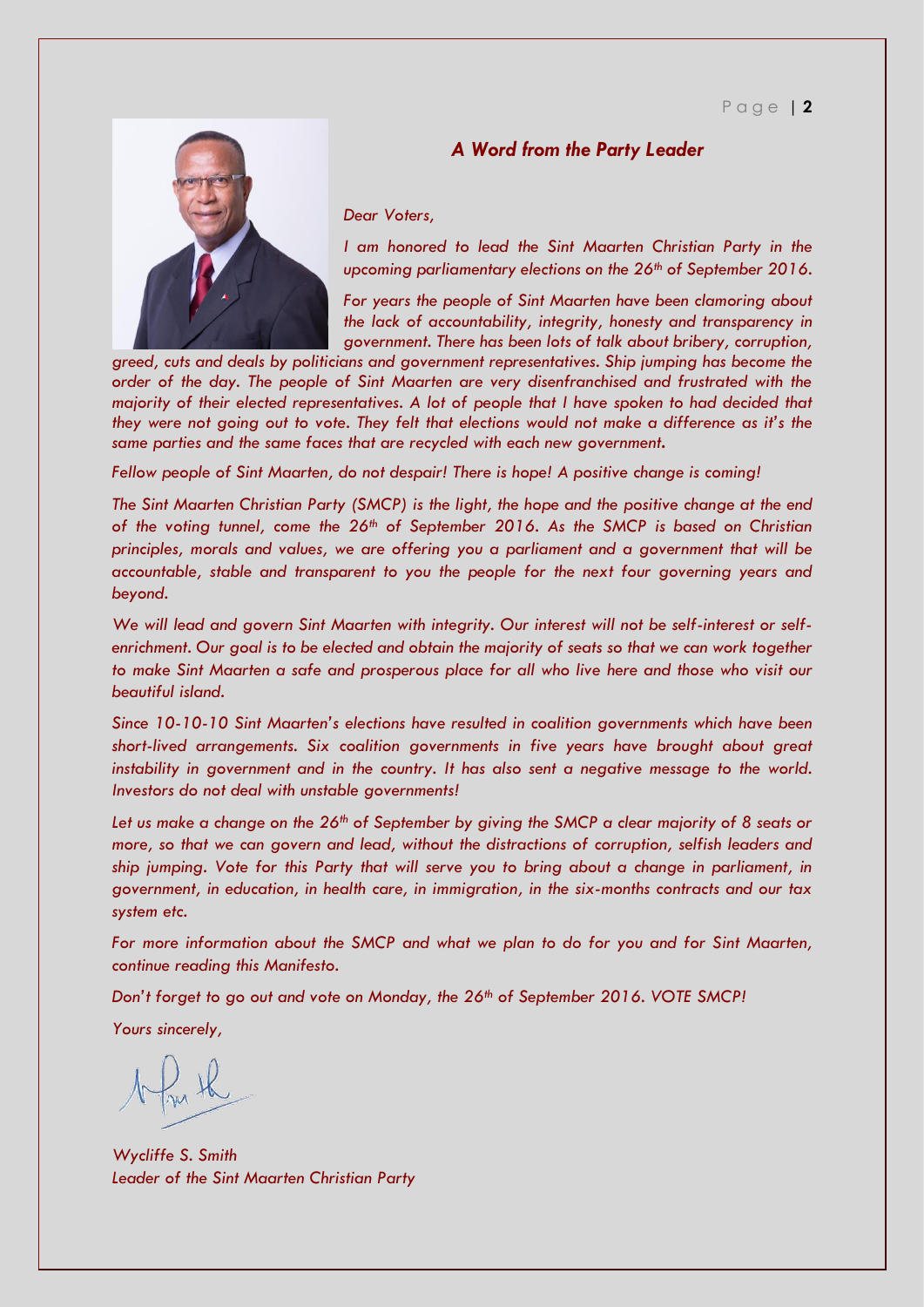# **Introduction**

The Sint Maarten Christian Party (SMCP) was founded on the 4<sup>th</sup> of November 2015 by Wycliffe S. Smith (retired pastor) and J. Edwin Arrindell (clergyman) after much prayer, encouragement and support from the Christian community of Sint Maarten/Saint Martin.

# **Why start a Christian Party?**

For many years, church leaders and churches have been praying and will continue to pray consistently for Sint Maarten and its government. This is a Christian's obligation according to scripture. During a prayer meeting held the 9<sup>th</sup> of November 2014, church leaders felt led by God to appeal to Christians to, not only pray, but to serve all the people of Sint Maarten by effecting positive change in parliament and consequently in government.

# **What is the Christian Party?**

A "Christian party" is not a new phenomenon in politics. Most countries in Europe and South America have parties based on Christian principles.

In the Dutch kingdom, there are at least three parties founded on Christian Principles, including the Christian Democratic Appeal (CDA) in the Netherlands. In Aruba and Curaçao, there are the faith-based parties: The Aruban People's Party – Arubaanse Volks Partij – (AVP) and The National People's Party – Partido Nashonal di Pueblo – (PNP), respectively.

The Sint Maarten Christian Party *is not a denomination neither is it a church*. It is a party that consists of a group of persons who have accepted to live and work according to the teachings and principles of Jesus the Christ!

Principles that stem from this fundamental Christian teaching are:

- **accountability**
- **ethics**
- **honesty**
- **integrity**
- **justice**
- **loyalty**
- **respect**
- **transparency**

These principles are universal and can also be found in other major religions. Based on these principles, the SMCP is of the opinion that it can offer genuine leadership when in Parliament and in Government.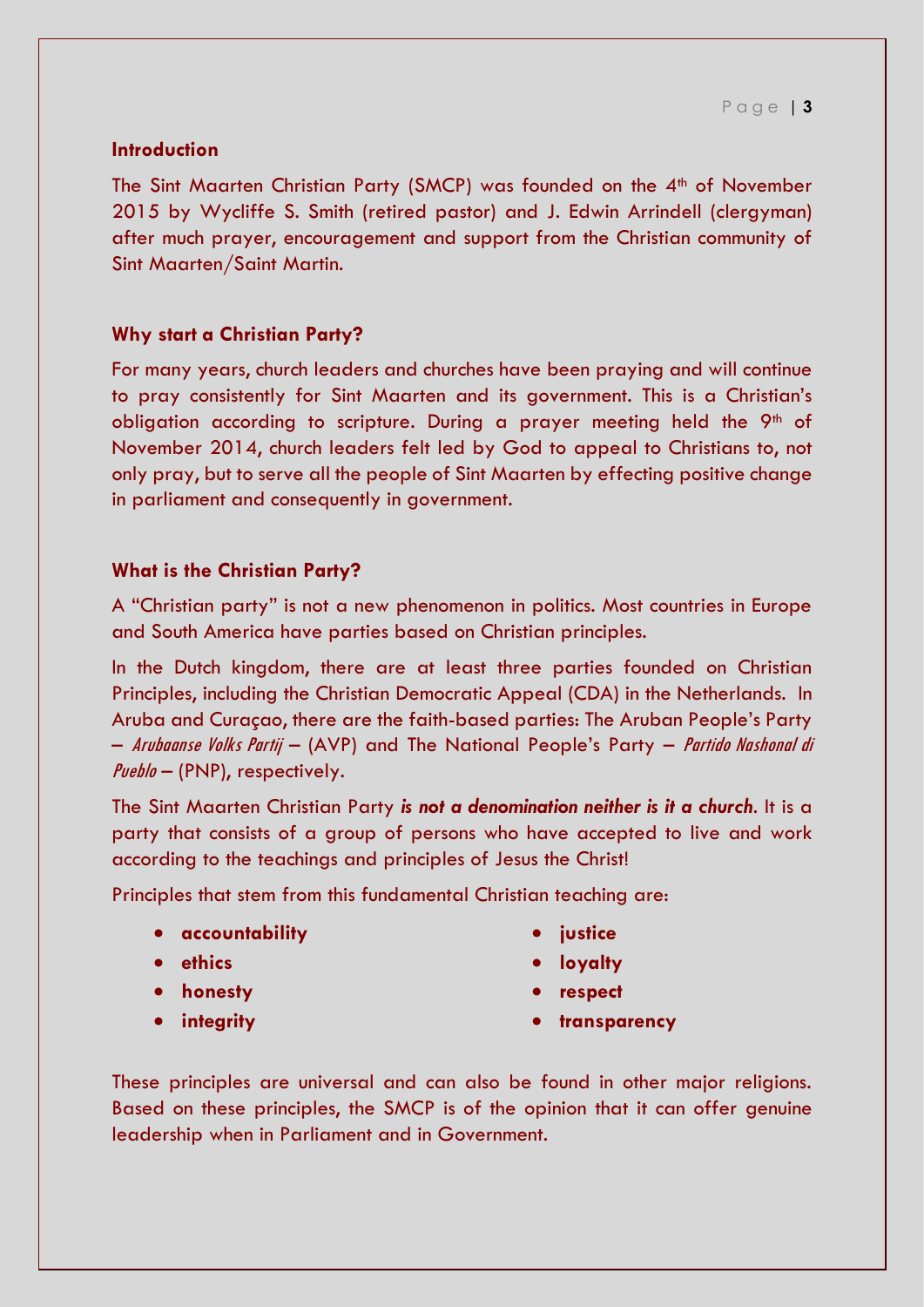# **The Guiding Principles of the SMCP**

- 1. The Sint Maarten Christian Party (SMCP) acknowledges the sovereignty of the Almighty God over all the affairs of man, including government.
- 2. The Sint Maarten Christian Party (SMCP) will be guided by Christian values, norms and principles.

#### **Vision of the SMCP for Sint Maarten**

We envision a Sint Maarten where people feel safe, there is affordable healthcare, gainful employment, quality education, equal business opportunities for all, unbiased justice and a protected environment.

#### **Mission of the SMCP**

To promote good governance through Christian principles, norms and values.

# **Our Core Values**

Accountability, honesty, integrity, loyalty, respect, transparency, team work and service.

#### **The Objectives of the SMCP**

- 1. To attain seats in parliament and positions in government in order to be able to serve the people of Sint Maarten and to help improve the quality of life for all.
- 2. To restore and promote accountability, transparency, integrity and decency to public life and to governance.
- 3. To form, as needed, alliances with political parties that ascribe to SMCP's guiding principles and are willing to pursue similar objectives in the interest of good governance.

**Our Slogan**

*"Serving YOU for a Change!"*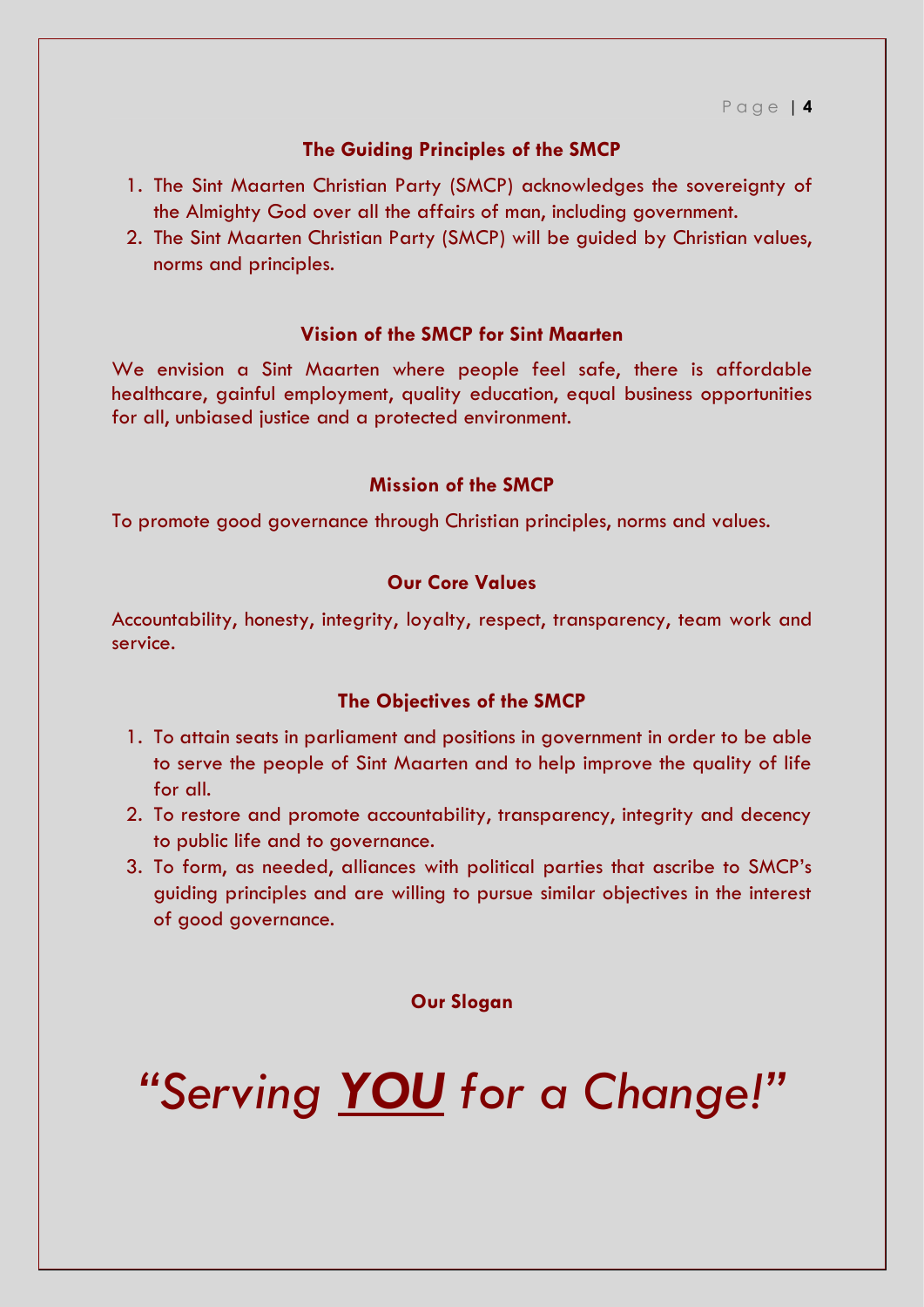# **Focal Points**

There are many challenges facing Sint Maarten and the SMCP realizes that it must make choices and set priorities as it is not possible to resolve every problem simultaneously. When elected to Parliament and appointed to Government the following areas will serve as the basis for the governing program.

- *1.* **Parliament**
- **2. Government**
- **3. National Development**
- **4. Crime**
- **5. Education**
- *6.* **Tourism**
- *7.* **Economic Development**
- **8. Finances**
- **9. Health Care**
- **10. Environment and Well-being**
- **11. Our Youth**
- **12. Our Senior Citizens**
- **13. Our Christian Heritage**
- **14. Post-Election Agenda**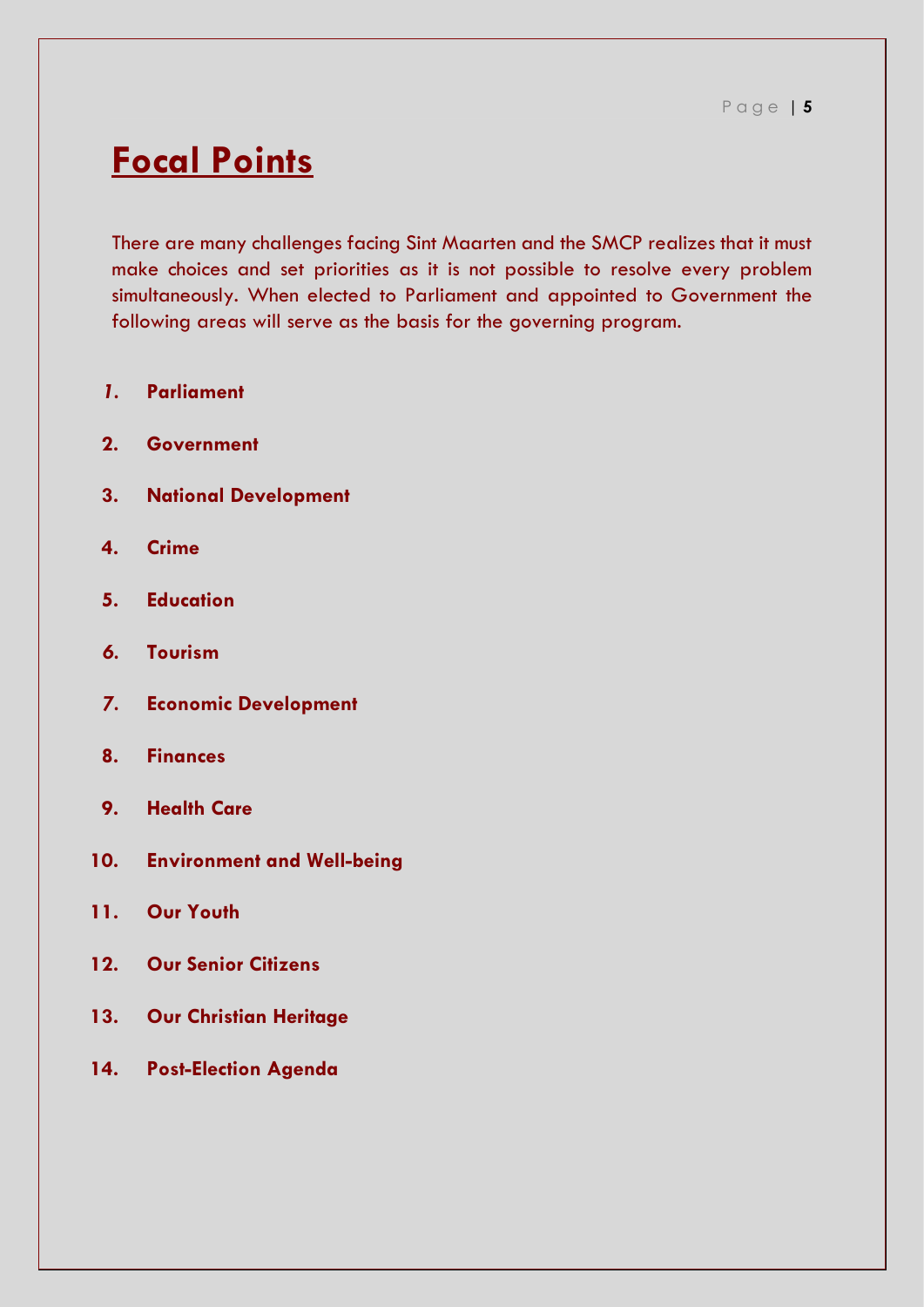#### P a g e | **6**

#### **1.** *Raising the Bar* **– Parliament**

The Sint Maarten Christian Party is contesting the parliamentary elections and the first order of business is to let you the people know how we intend to serve you when elected to the legislative branch of Government.

We will:

- a. establish a Code of Ethics for Parliament and enforce it;
- b. apply cost conscious measures to combat excessive absences and travel abroad;
- c. develop the legal framework to address important policy issues that have been omitted from our present laws and ordinances;
- d. draft legislation in matters related to our priority areas;
- e. make amendments to outdated legislation, especially in priority areas, if necessary;
- f. implement the recommendations made in the various integrity reports and by the General Audit Chamber;
- g. present recommendations for electoral reform;
- h. revisit Sint Maarten's relationship with the Netherlands in view of current and future agreements and relationships;
- i. draft legislation that will give both the Dutch and English languages equal weight in Parliament/government and in court.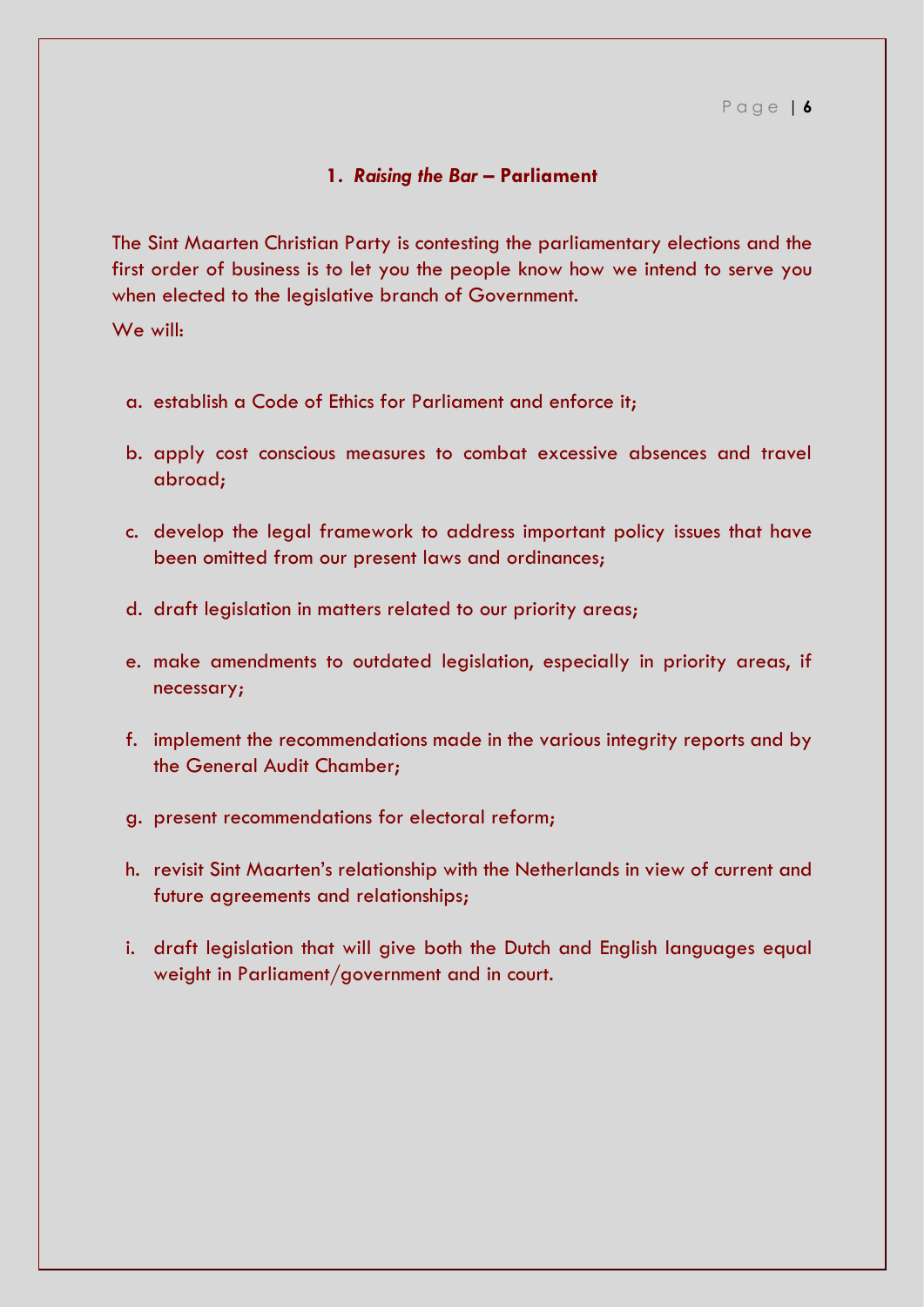# **2.** *Good governance and reform* **– Government**

The SMCP is prepared to take part in the executive branch of Government (Council of Ministers).

In this regard the SMCP will:

- a. appoint Ministers who are competent and committed to serve you the people according to Christian principles of accountability, honesty, integrity, loyalty and respect;
- b. promote efficient service and transparency in all areas of government;
- c. treat our civil servants with dignity and respect no matter what political affiliation they may have;
- d. promote customer service towards the people who come to government departments seeking assistance;
- e. establish additional service centers in the various districts, in order to make government services more convenient;
- f. develop accessible e-government systems;
- g. review the various integrity reports, prioritize the recommendations and begin to implement them;
- h. present a realistic budget to Parliament in accordance with the National General Accounting Ordinance;
- i. establish community service days.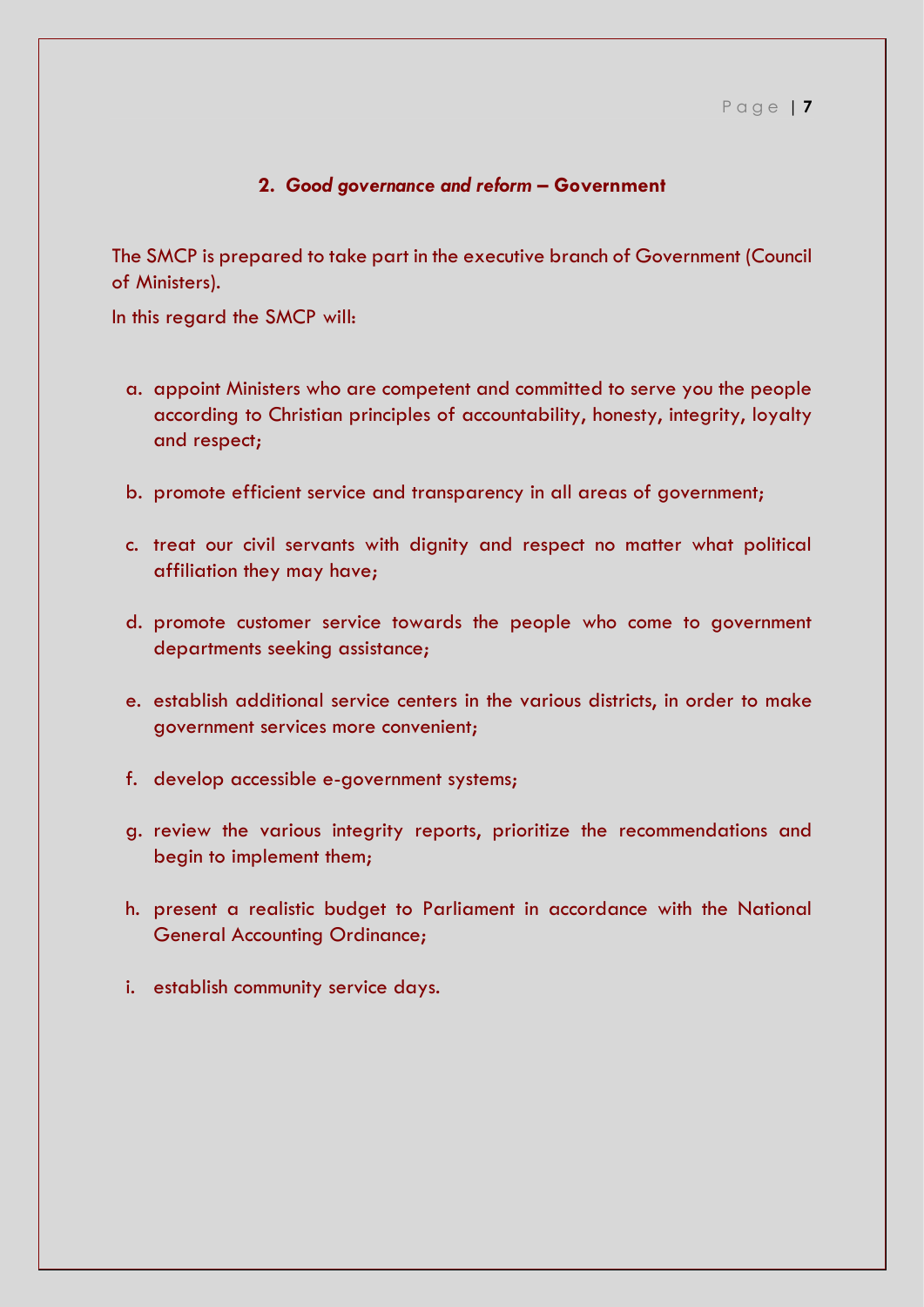# **3.** *Creating the future Sint Maarten* **– National Development**

Two of the many reasons for Sint Maarten's chaotic development are:

- 1. the lack of long term planning;
- 2. that existing plans and projects are discontinued due to constant changes of government.

The SMCP does not intend to discontinue plans, programs and projects from previous governments which are sound and beneficial to the people of Sint Maarten. We intend to work towards creating a prosperous and developed Sint Maarten, where our citizens are directly involved in charting the way forward and their collective desires and input help to direct our future.

The SMCP will provide a long term vision embraced by the desires, energies and spirit of the people of Sint Maarten. This long term vision will be laid out in a national development plan which will serve as the blueprint of Sint Maarten for the next fifteen to twenty years.

The United Nations Development Program (UNDP) is currently assisting Sint Maarten in preparing a National Development Plan.

- a. review the existing work that has been done to design a National Development Plan for Sint Maarten;
- b. create the environment for the public to participate in developing the NDP, by means of surveys, symposiums and town hall meetings;
- c. identify historic moments to establish and promote national and cultural identity;
- d. pursue plans for the development of a multi-purpose facility to accommodate various activities such as conferences and the performing arts;
- e. pursue the feasibility on establishing a National Development Bank on Sint Maarten.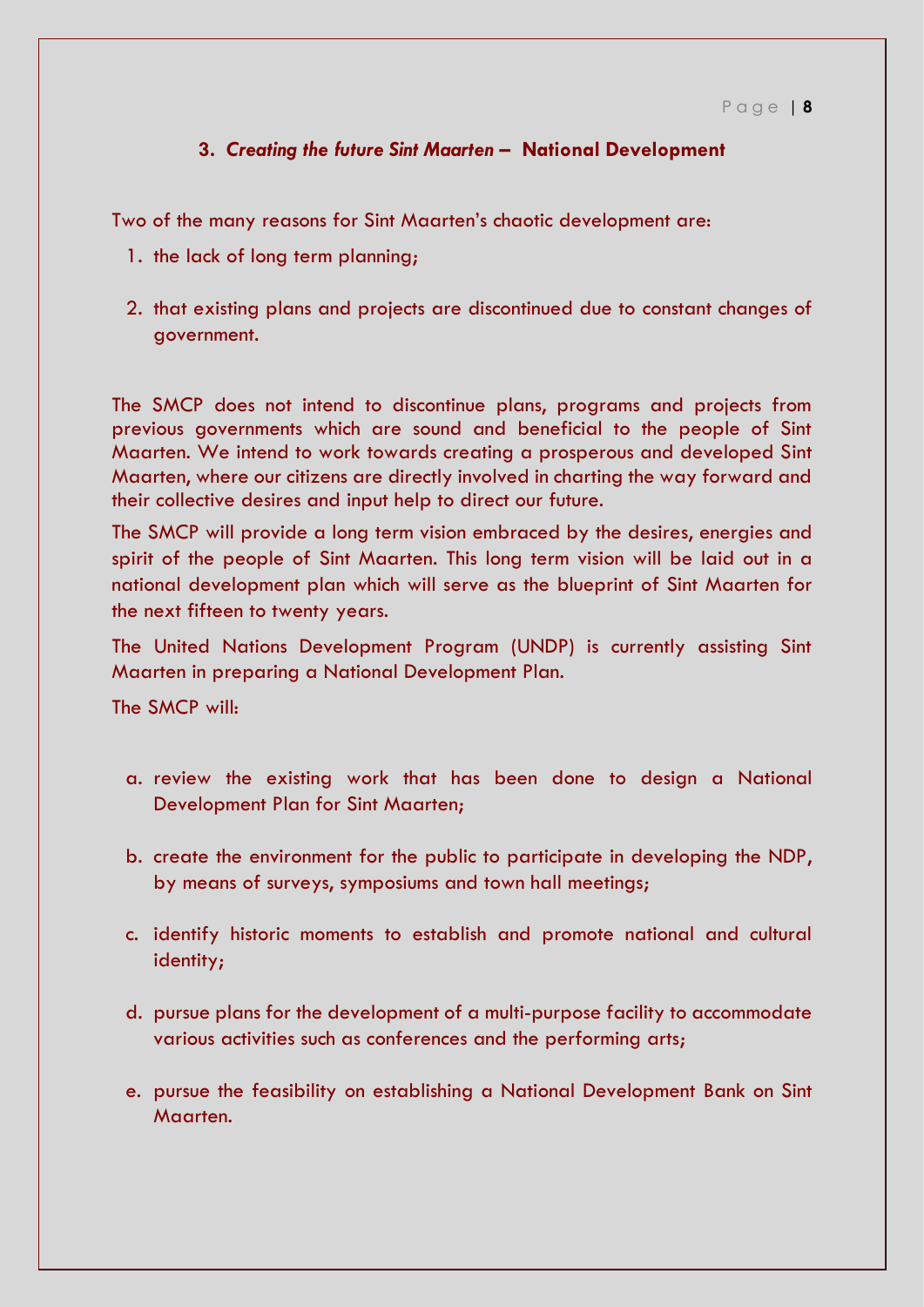#### **4.** *Safety and National Security* **– Crime**

Residents and visitors have expressed great concern about safety and protection. The goal of the SMCP is to stem the tide of crime and restore protection, safety and a sense of community for all in Sint Maarten. The SMCP believes that crime is a matter of interest and importance to everyone and that every citizen has the responsibility to report crime and corruption. In order to effectively reduce crime, government and the people must join efforts.

- a. establish physical outposts in all districts for community police to be permanently there;
- b. have the police seek to restore and maintain public order and encourage the court to deal swiftly with minor offenses;
- c. ensure that training, equipment and supplies are provided to deal effectively with crime;
- d. review the remuneration and insurance packages of the police force;
- e. work to rehabilitate and reintegrate offenders into society;
- f. revive and reform the rehabilitation programs for young offenders and introduce incentives for employers and citizens who assist with their rehabilitation;
- g. set up a system to report crime digitally;
- h. introduce incentives and concessions to encourage greater reliance on home security equipment;
- i. implement the CCT system in Philipsburg as well as in other communities (similar to the French side);
- j. enforce the regulations that are in place to control the security industry;
- k. promote sports, education and employment programs as preventative alternatives to crime;
- l. explore the possibility of establishing the "Communities that Care" program as recommended by the Social Economic Council – Sociaal Economische Raad – (SER);
- m. enforce immigration regulations in an expeditious and humane manner.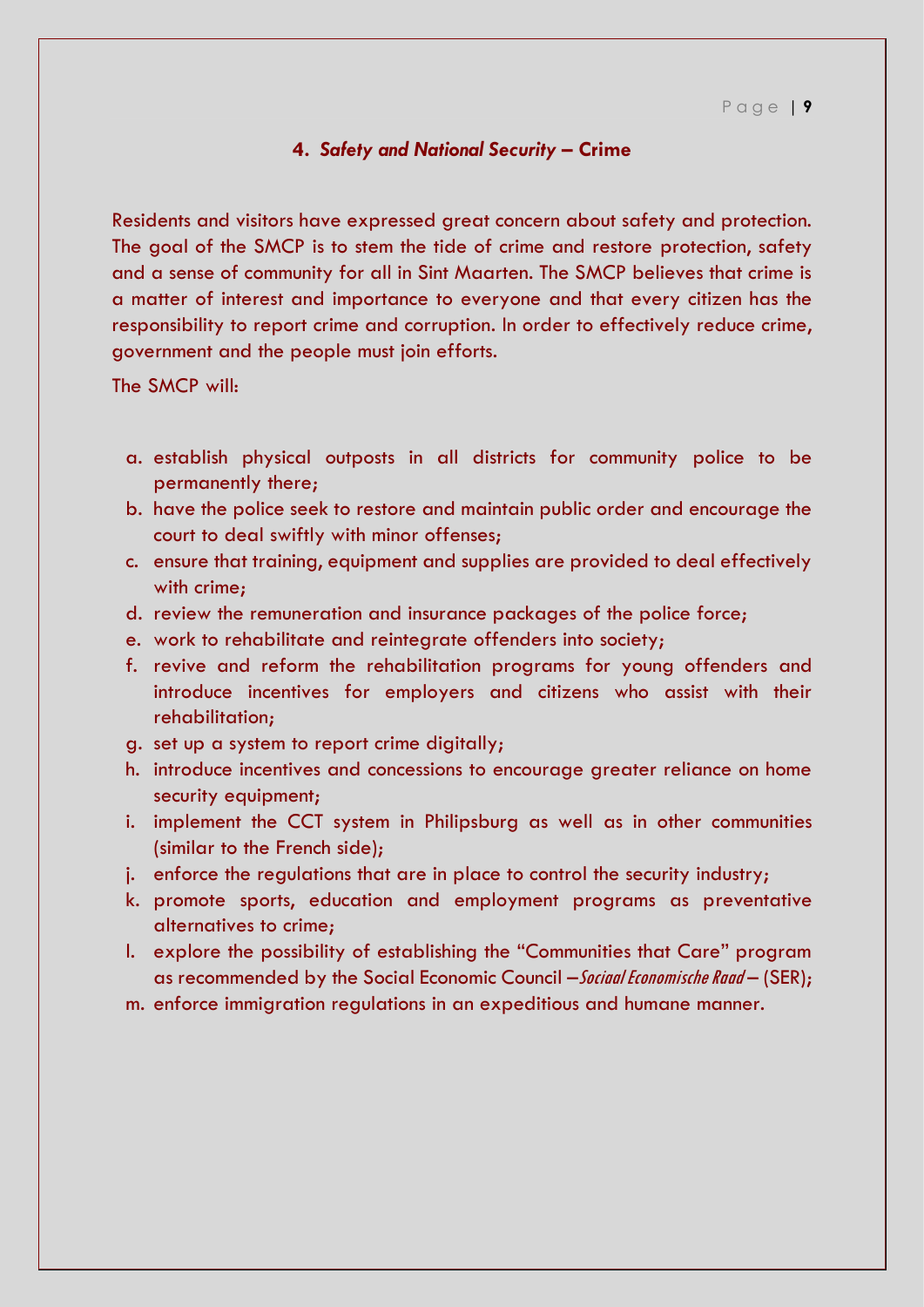# *5. Empowerment through Education and Training* **– Education**

According to the late Nelson Mandela:

#### **"***Education is the most powerful weapon which you can use to change the world!"*

The SMCP sees education as a means to bring about change in Sint Maarten. and will focus on:

# **5.1 Pre-Natal education**

a. develop pre-natal education programs for fathers and mothers in order to get them involved in the development and education of their child before he/she enters the world.

#### **5.2 Early Childhood education and care 0 to 3 years**

- a. develop parenting programs whereby parents and guardians are supported in their responsibility to play a more active role in the life of their children;
- b. review and regulate the educational programs and policies used in preschools and day care centers;

# **5.3 Elementary Education**

- a. review the existing elementary curriculum and make it more technology based and 21<sup>st</sup> century relevant;
- b. encourage and review the placement of additional trained educational assistants in the schools;
- c. introduce continuous professional development for all teachers;
- d. introduce performance evaluation for all teachers in order to maintain high quality standards;
- e. introduce the subjects "Tourism" and "Environmental Studies" in the Elementary School curriculum year 4;
- f. encourage the development of Math and Science teacher specialists.

# **5.4 Special Education**

- a. emphasize training, testing and early intervention as it relates to special education;
- b. develop policies for special education for primary and secondary learners;
- c. research and develop policies for gifted learners.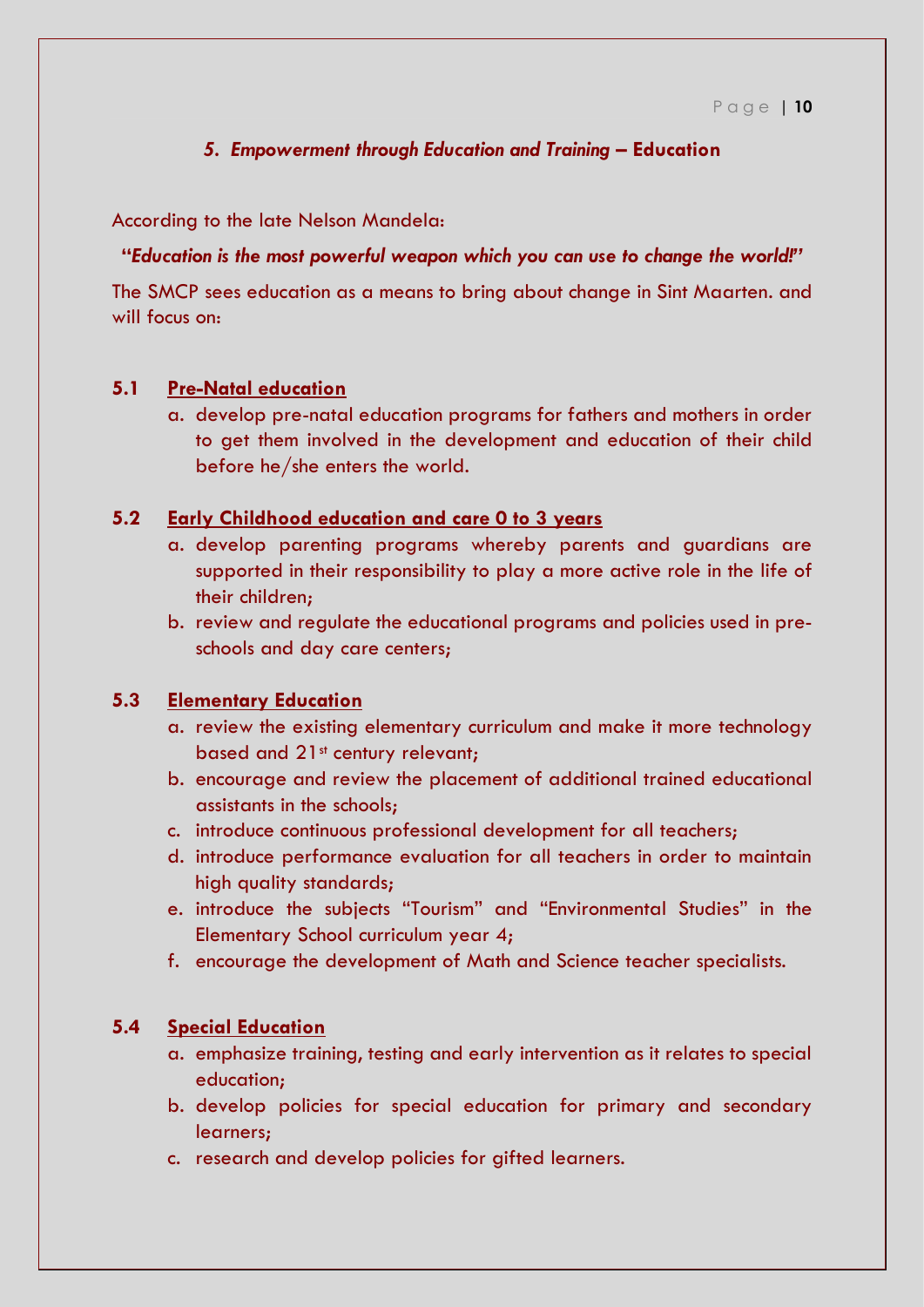# **5.5 Secondary Education**

- a. revisit secondary education curriculum and make it  $21<sup>st</sup>$  century relevant;
- b. introduce a tourism curriculum in all classes of Secondary Schools;
- c. encourage summer school classes in basic- English, Entrepreneurship, Math, Money Management and Technology skills;
- d. ensure that the vocational education that is offered coincides with the job market;
- e. introduce a national qualification framework for labor.

#### **5.6 Higher Education**

a. ensure that the legislation on higher education is submitted to parliament;

#### **5.7 Adult Education**

- a. promote professional education, second chance opportunities and training courses;
- b. support the promotion of the National Institute for Professional Advancement (NIPA).

# **5.8 Study Financing**

a. review the scholarship/study grant policy;

#### **5.9 Public / Private Partnership in Education**

a. encourage the private sector to invest in educational programs and facilities and offer incentives to those who do so.

#### **5.10 Education cooperation with French Saint Martin**

a. promote and establish a close relationship with French Saint Martin in the areas of culture, education, sports and youth affairs.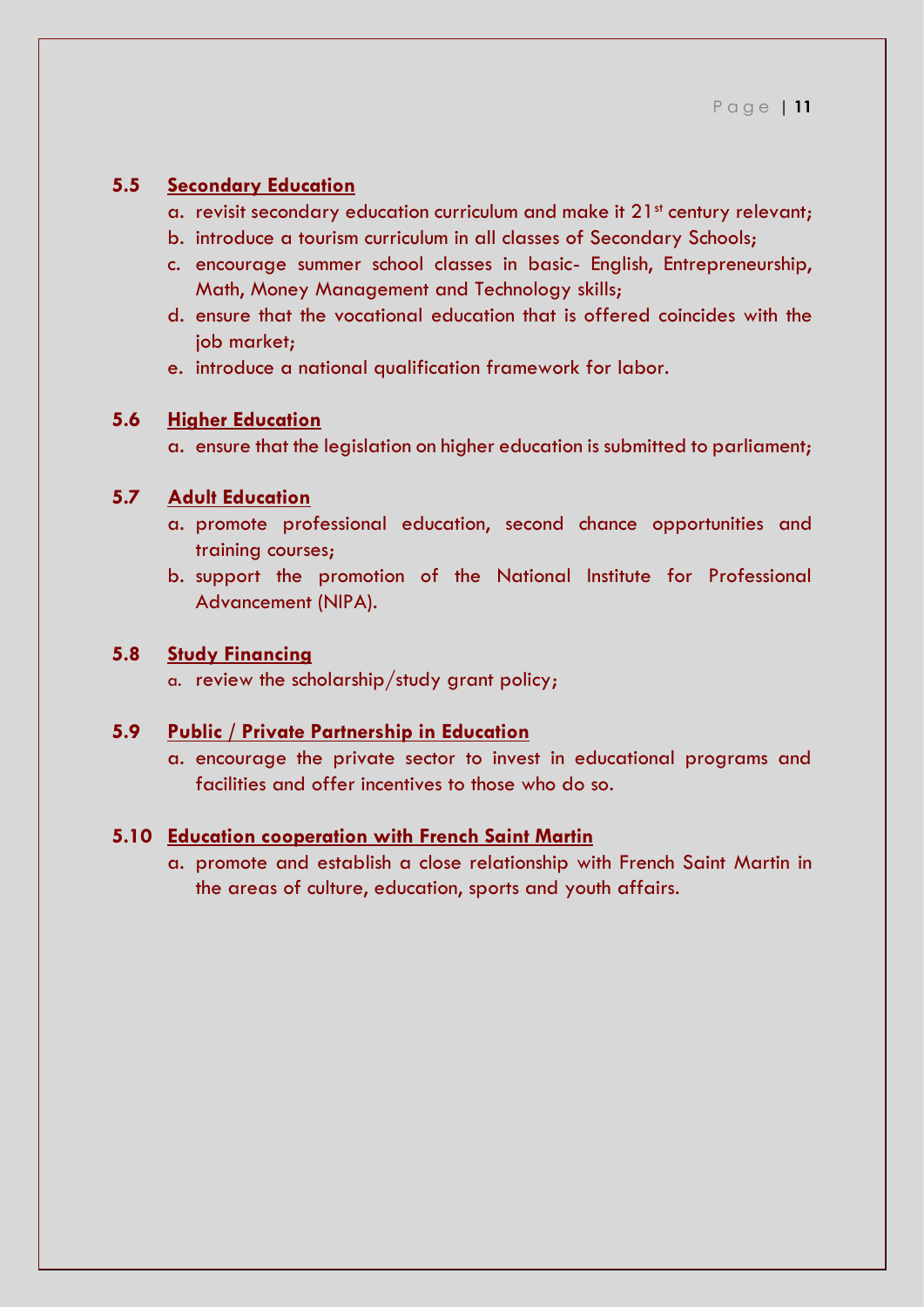# *6. Rebooting Sint Maarten's main industry* **– Tourism**

Tourism is the main industry of Sint Maarten. This sector is also one of the most competitive sectors in the Caribbean. It is important that the development of this economic pillar is supported and promoted by government and everything must be done to enhance the visitor experience on Sint Maarten.

- a. focus on cleaning up and beautifying Sint Maarten;
- b. improve the infrastructure of Sint Maarten such as: roads, parking, street lighting, etc.;
- c. revisit the tourism masterplan and the progress of its implementation and make it relevant to today's tourism needs;
- d. ensure that the marketing budget is increased for established markets and for exploring new markets;
- e. promote and structure a close relationship with French Saint Martin and Anguilla which would reduce our marketing costs in order for the three destinations to benefit from tourism;
- f. encourage the establishment of activities and businesses as spinoffs related to tourism;
- g. encourage hoteliers to maintain accommodations at current international standards;
- h. draft legislations to protect timeshare investors;
- i. establish a tourism awareness program for the entire country and encourage local tourism;
- j. review the Mullet Bay situation in terms of tourism development in areas such as retirement living, along with other spinoff businesses such as, assisted living and farm-to-table;
- k. develop and promote the stay-over tourism product;
- l. diversify tourism by promoting sports tourism, event- and conference tourism, medical tourism, education tourism, eco-tourism and faith-based tourism;
- m. ensure that tourism related establishments pay the required taxes and fees;
- n. ensure that all efforts to develop and promote tourism will be carried out in a manner that allows sustainability and the protection of the environment.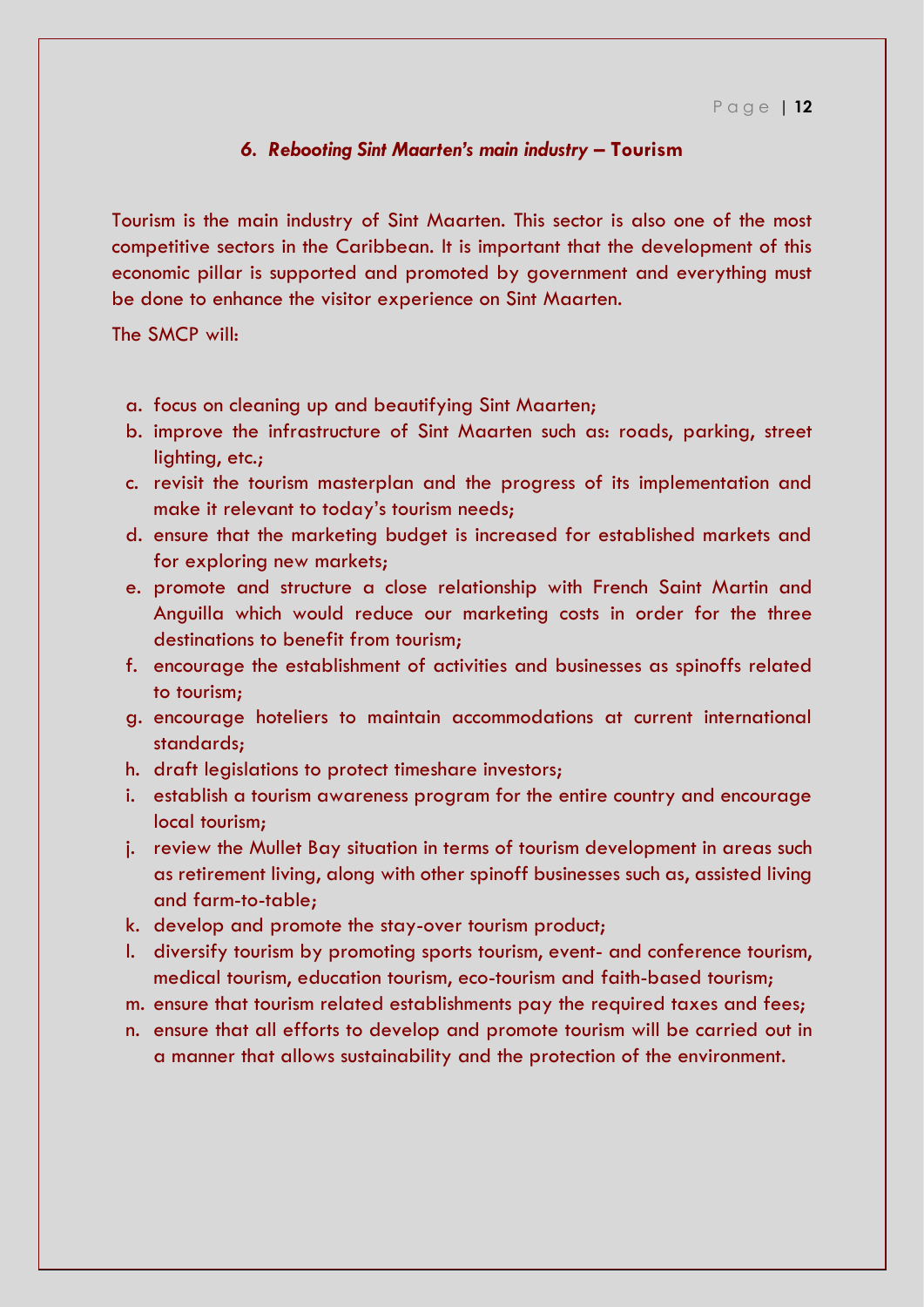# *7. Creating jobs and realizing ideas* **– Effective Economic Development**

Economic Development is one of the most important drivers of job creation and economic growth in a country. Entrepreneurship is the catalyst for Economic Development. In spite of its importance, entrepreneurship is not actively encouraged by our government. A proactive role of government in supporting entrepreneurship is justified and requires a systematic approach. The SMCP recognizes the important role that entrepreneurship has played in the development of Sint Maarten's economy and it remains essential in its future.

The SMCP intends to serve the people of Sint Maarten by promoting and encouraging entrepreneurship.

- a. streamline the bureaucratic process that hampers the startup of businesses and making funding more available;
- b. assist and strengthen Small Business Support Organizations (SBSO's) which create programs to stimulate business and entrepreneurship development;
- c. encourage agriculturists to cultivate cash crops that will be available for consumer use on a regular basis;
- d. commission the development of a strategic plan to encourage the culture of enterprise for the people of Sint Maarten;
- e. set up an entrepreneurship training institute to develop new business- and innovative leaders of all ages;
- f. legislate tax incentives for innovative start-up businesses;
- g. develop an incubation program for start-up entrepreneurs;
- h. revisit the legislation on the short-term labor contracts and research the implementation of a living wage;
- i. put legislation in place to encourage e-commerce.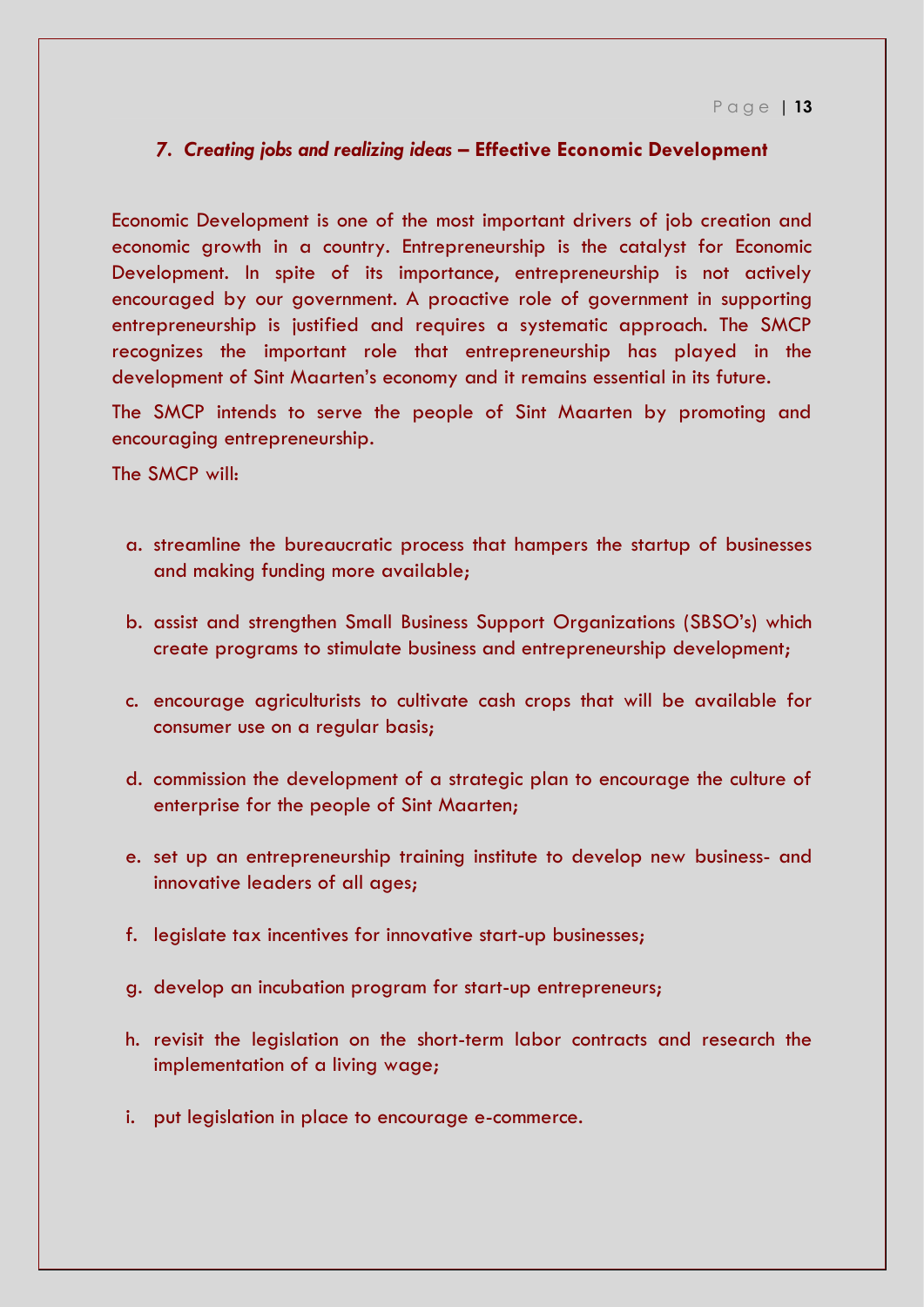# **8.** *Financial Management and Fiscal Responsibility* **– Finances**

Over the years there have been many discussions of revamping and simplifying the tax system. Many attempts have also been made to improve the financial management, tax compliance and financial reporting of government. A realistic balanced budget has been proven to be difficult to accomplish and often times has not met the Kingdom Regulations on Financial Supervision. The budget would be made to balance on paper, but did not reflect the reality of the ministries' expenditure and the country's revenue. The tax system of Sint Maarten is partially a replica of that of The Netherlands and Curaçao. As the system was not holistically taken over, problems are inevitable, if not adapted. This tax system is not compatible with the socio-economic and cultural context of Sint Maarten. The SMCP will review our tax system to make it more simplified and relevant to the socio-economic needs of Sint Maarten and promote tax compliance and collection by implementing elements of **Fiscal Responsibility**

such as:

- a. replacing the Turnover Tax (TOT) by exploring the possibilities of new indirect taxes, as recommended by the Social Economic Council;
- b. exploring the possibilities of reducing the Profit Tax;
- c. seeking to reduce the wage tax bracket percentages;
- d. having a progressive transfer tax on the value of real estate to help curb property speculation;
- e. exploring the possibilities of levying a road tax based on vehicular weight and value;
- f. tax- exemptions and/or incentives for companies that contribute socially and environmentally to the development of Sint Maarten and its community.

#### and elements of **Financial Management**

such as:

- a. establishing through the Central Bank, a minimum saving- and maximum lending rate at commercial banks;
- b. outsourcing certain government functions to government entities that will be established;
- c. establishing a capital investment policy;
- d. introducing a progressive remittance tax and other forms of control to help curb money leakages to foreign countries.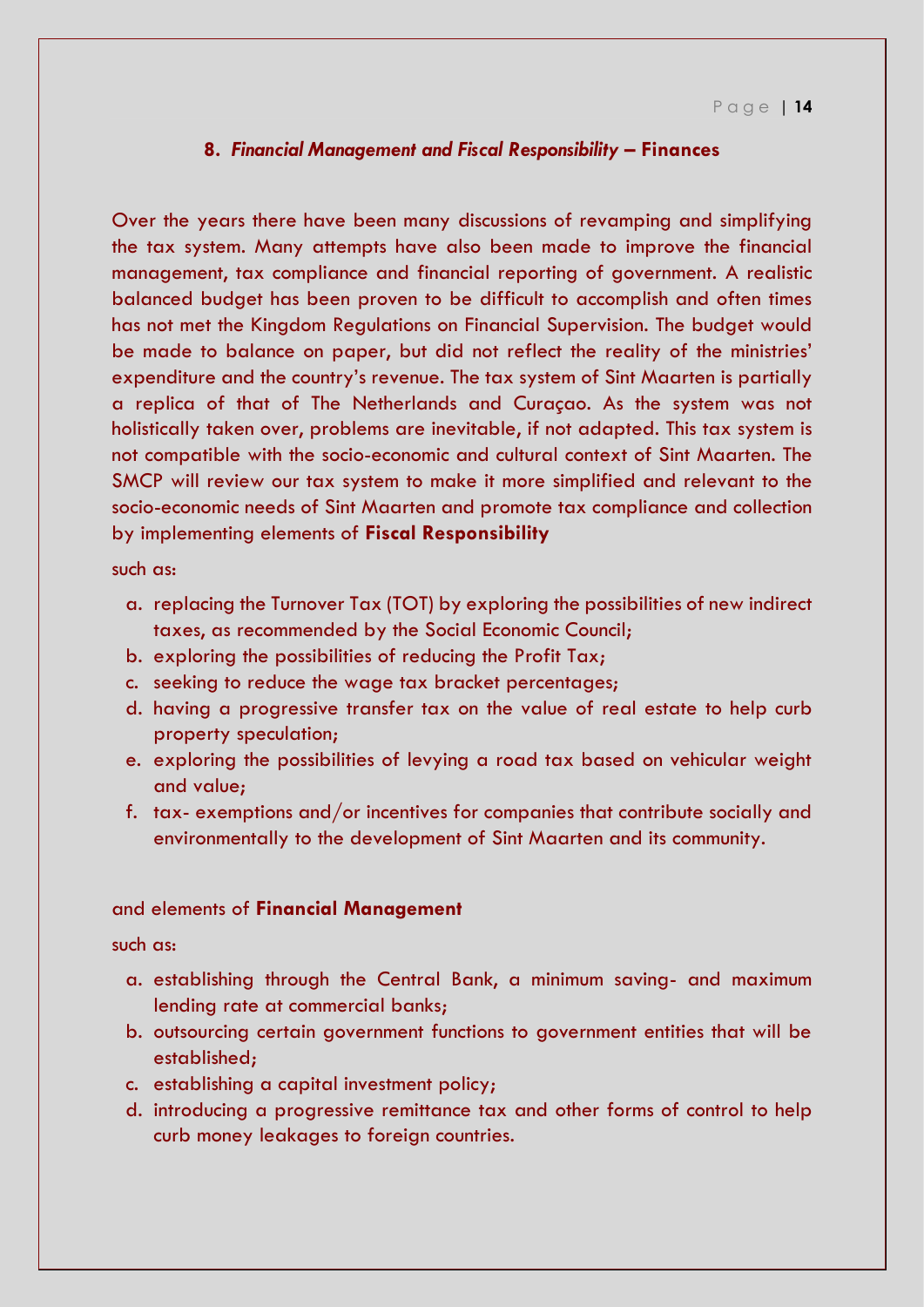#### **9.** *Improve and Expand Health Care for our citizens* **– Health Care**

The quality of health care on Sint Maarten leaves a lot to be desired in terms of service, equipment, cost and qualified specialists. Sint Maarten is spending excessive amounts of money sending patients overseas for medical attention.

To serve the people of Sint Maarten in the area of health care the SMCP will:

- a. commission a comprehensive inventory of our healthcare workforce (local and abroad), providers and medical equipment which will result in a comprehensive recruitment and investment plan to complement and build on the existing plans to construct a first class healthcare complex/hospital;
- b. ensure that medical facilities and equipment are in place so as to decrease the number of patients that have to be sent overseas for medical attention;
- c. contract medical specialists from within the region and abroad to work for short periods in Sint Maarten to avoid patients having to be sent overseas for long periods while working on establishing our own pool of medical specialists;
- d. ensure that a National Health Insurance Plan and affordable medication are in place for all citizens;
- e. establish health care agreements with other countries where quality health care is not as expensive.

#### **10. Environment and Well-being**

The Sint Maarten Christian Party is aware that the garbage disposal in the middle of Philipsburg is a health hazard for the neighboring inhabitants as well as for Philipsburg as a whole.

- a. review the numerous studies regarding the waste-site and begin to work on the execution of the least costly yet most effective recommendations to remedy this situation;
- b. commission a study regarding garbage collection and disposal;
- c. encourage the production and use of clean energy by GEBE and citizens;
- d. develop a policy for mental health care and an awareness campaign to erase the stigma associated with mental health;
- e. develop the necessary policies for the disabled including an awareness campaign and access infrastructural policies;
- f. launch an awareness program to encourage business places to provide special services and discounts for the disabled.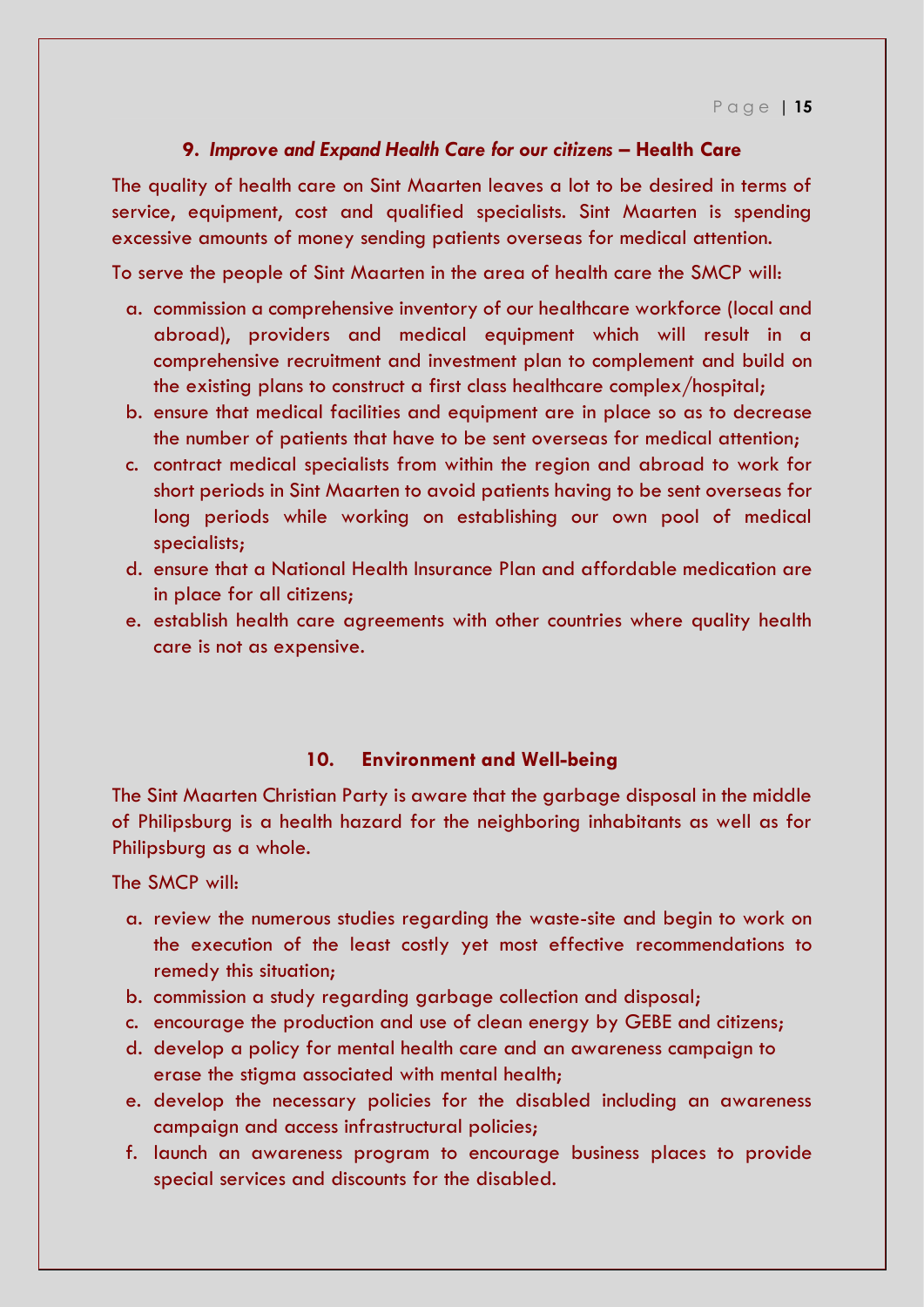# **11. Engaging Our Youth**

The SMCP will ensure that our youth are better engaged in community development to help instill appreciation and a sense of pride for Sint Maarten as their home and their future and as such are more committed to participate in nation building and national development.

In this current environment our youth are not only concerned about their future but also the current issues affecting their lives, many of which are focal areas in this manifesto.

The SMCP will engage our young people in matters affecting them and will:

- a. champion language enhancement in schools by revisiting how language is taught in our education system;
- b. revisit the secondary school curriculum to allow for work and community service projects at all levels;
- c. encourage entrepreneurship development youth;
- d. increase access to sports facilities and training programs especially for our youth who do not have the financial means;
- e. synchronize all government youth initiatives in order to ensure that they meet their objectives and that there is no duplication of efforts and wastage;
- f. increase communication with youth Non-Governmental Organizations (NGO's) and NGO's servicing youth, in order to facilitate a structural working relationship with government towards a national youth agenda;
- g. initiate structural initiatives towards public/private partnerships to ensure time-off from work, for parents' involvement/participation in the school/educational activities of their children;
- h. engage in meaningful discussions towards mitigating the challenges faced by young people born on Sint Maarten to foreign parents and those raised on Sint Maarten who experience immigration issues upon completing secondary school locally;
- i. engage in meaningful discussions towards concrete action that would address youth unemployment and underemployment on Sint Maarten.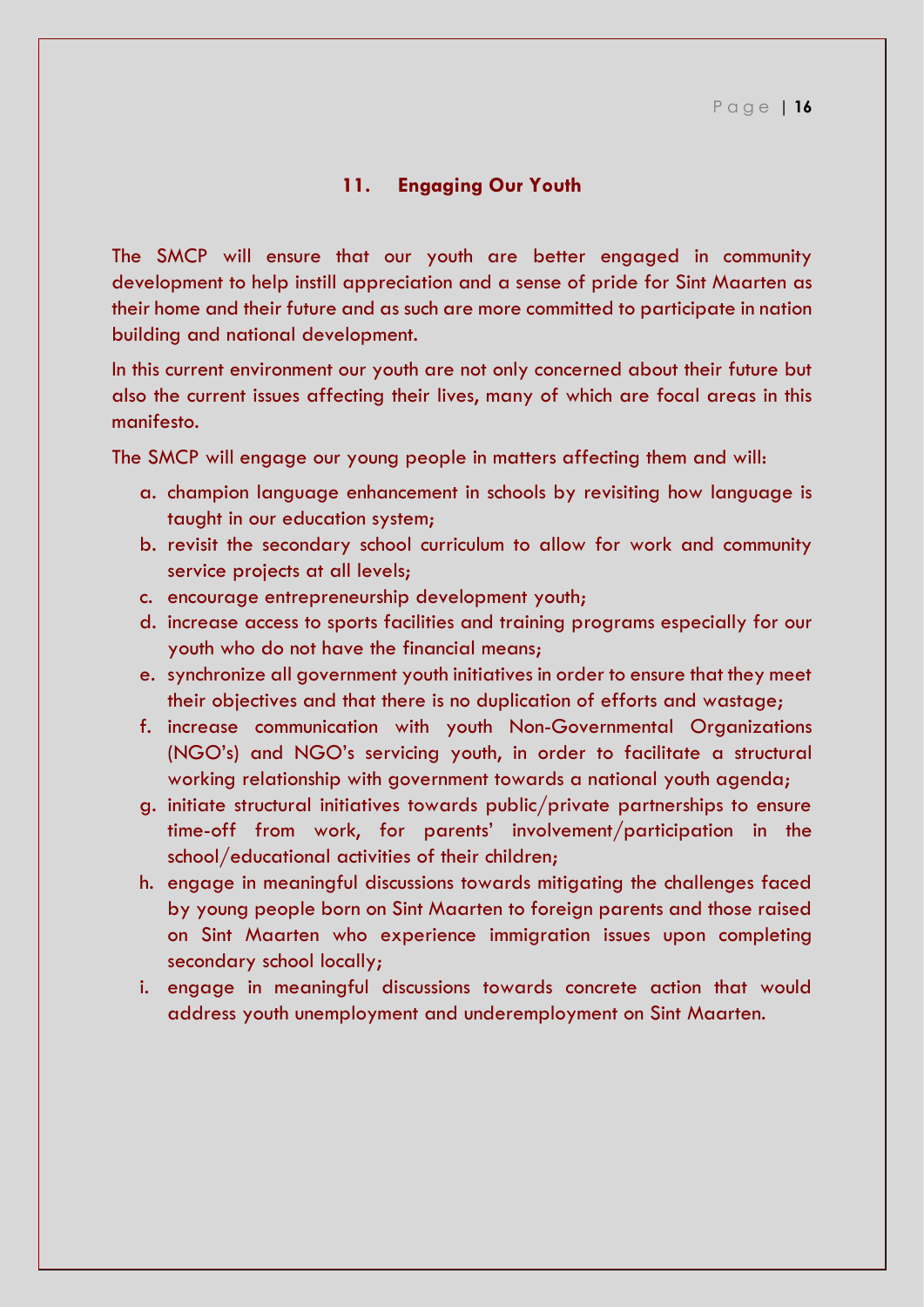# **12.** *Taking Care of our Elderly* **– Senior Citizens**

Our elderly population has increased dramatically over the last ten years, according to a comprehensive report on the status of our senior citizens of 60 years and older, commissioned by the Department of Social Development in 2013. The Report lists many recommendations that the SMCP will work to implement when in government.

Some of these recommendations are to:

- a. intensify social control in neighborhoods through a "look out for our elderly" campaign on the one hand and stimulation of integration and participation in the community on the other hand;
- b. encourage businesses to offer extra services to senior citizens such as: easier access to their facilities, seating arrangements, senior citizens'- counter and discount;
- c. medical insurance for the elderly and coverage for diets;
- d. preventative health care (introduction of free consultation hours for elderly chronically diseased);
- e. reorganization of the transportation system and arrange for discounts for the elderly;
- f. increase of the old age pension (AOV) and offer tax discounts;
- g. implement a basket of minimum goods and services for our elderly;
- h. have GEBE offer discounts to all senior citizen's responsible for their utility bills;
- i. promote the "aging in place" concept through a restore and enhance elderly home repair program.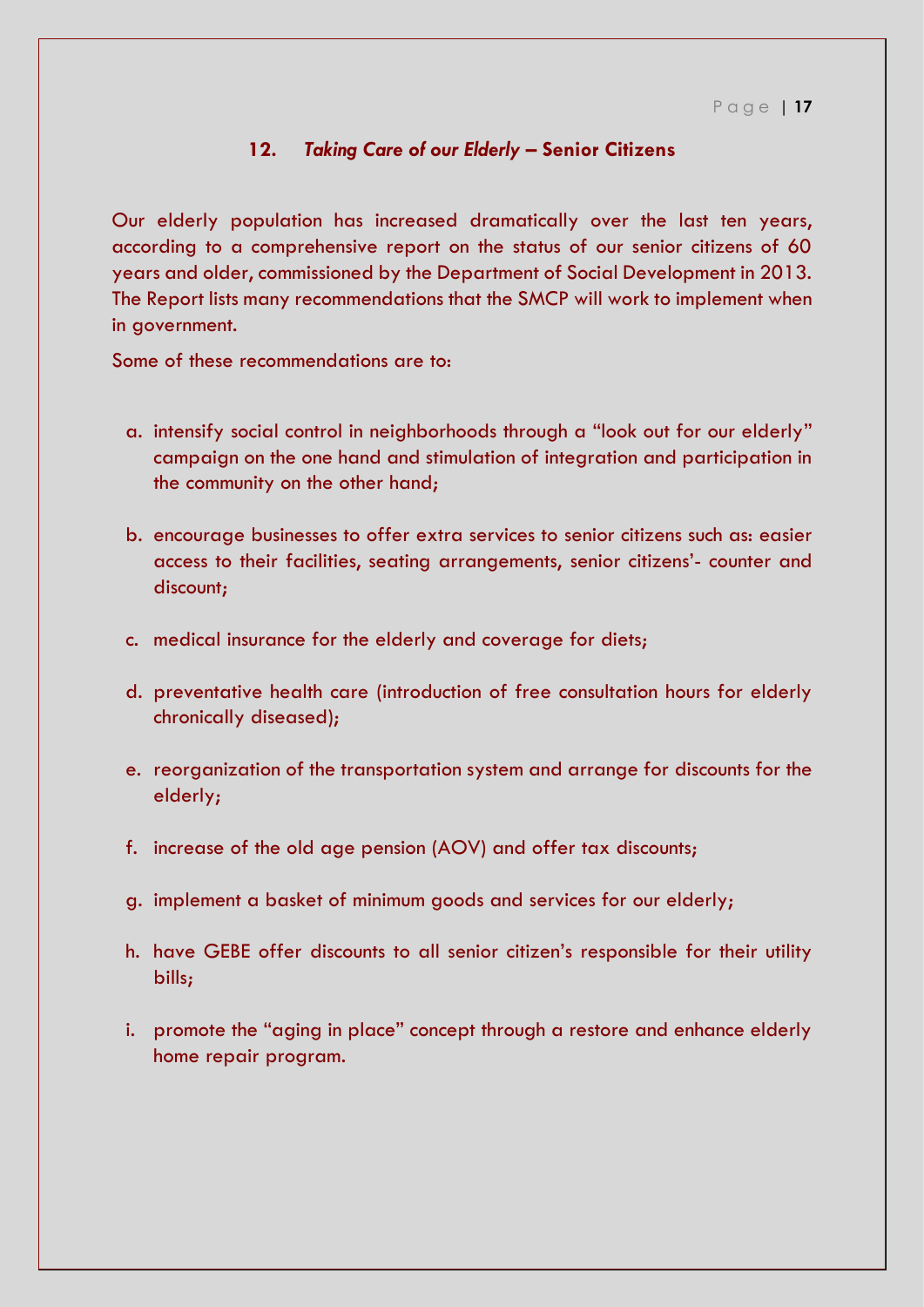# **13. Appreciating and Respecting Our Christian Heritage**

Sint Maarten has a rich Christian heritage which has shaped and served our people well for many generations. We are now a country made up of people with multiple faiths. As Christianity is the foundation of our island it should be respected. The SMCP is committed to freedom of belief and worship as a basic human right and sees faith-based organizations as playing a positive role in the continued development of our country and as such we will endeavor to preserve and protect our rich Christian heritage.

The Sint Maarten Christian Party will adhere to the Campaign Code of Ethics issued by the Christian church organizations.

The Sint Maarten Christian Party will encourage the people to attend the 5 national ecumenical services that are held yearly, namely:

| - The National Day of Prayer $-2^{nd}$ Sunday in January |              |
|----------------------------------------------------------|--------------|
| - Emancipation Day                                       | $-$ July 1st |

- 
- **- Sint Maarten Day – November 11th**
- **- Constitutional Day – 2nd Monday in October**
	-
- **- Thanksgiving Service – 2nd Sunday in December**

#### **14. Post-Election Agenda**

Most political parties and their candidates come to you prior to the elections to get your vote. But after elections they are no longer visible to you. The SMCP believes that you are always important and we are making ourselves available to serve before and after elections. When in parliament or in government the SMCP will continue to inform you of what is taking place as well as consult with you on major issues and decisions that concern you the people so that you can continue to participate in the governing process of Sint Maarten.

The party will do this via:

- a. general membership meetings;
- b. the media and social media;
- c. town hall meetings.